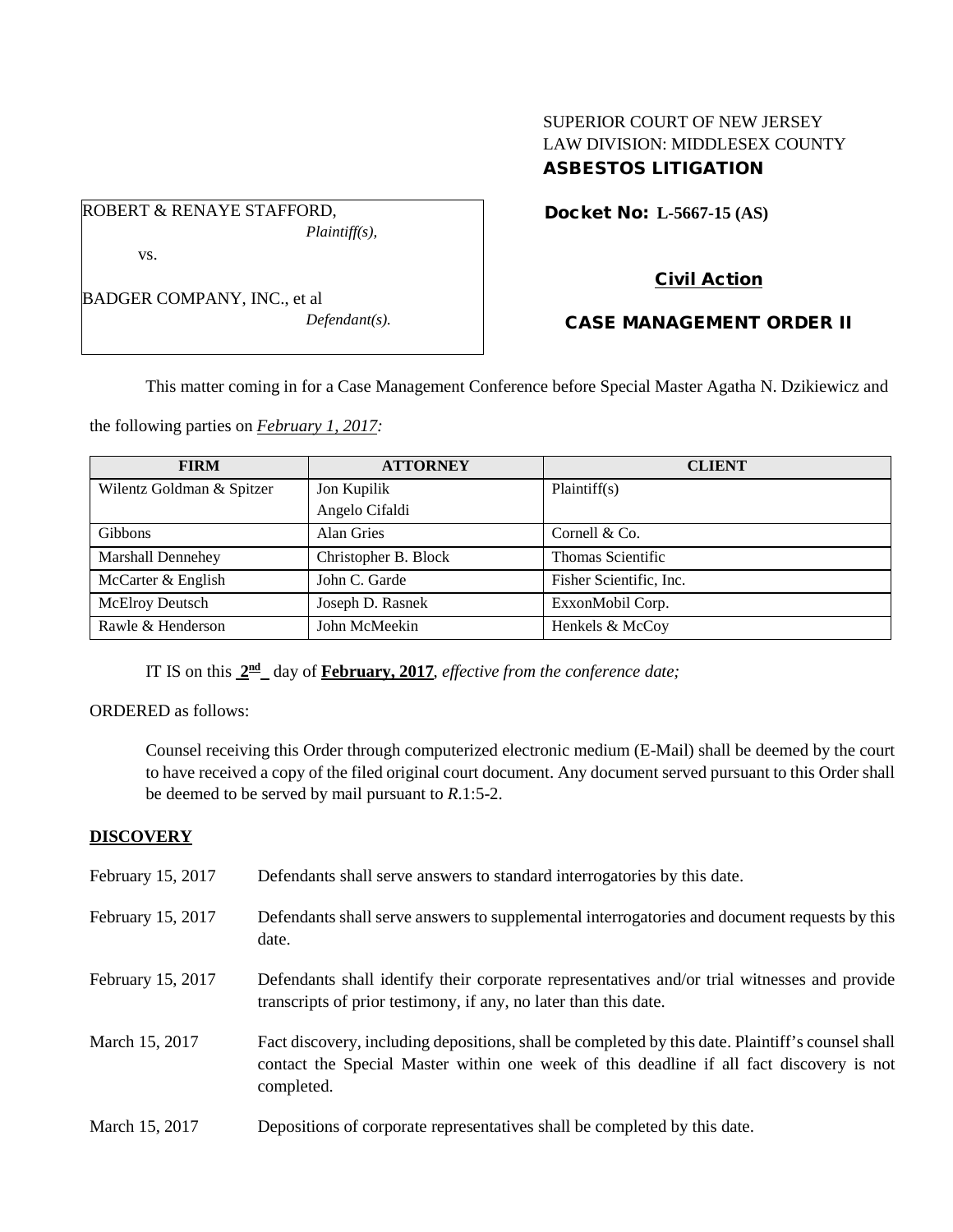### **EARLY SETTLEMENT**

- March 30, 2017 The settlement conference previously scheduled on this date is **cancelled**.
- April 21, 2017 @ 10:00am Early settlement conference. All defense counsel shall appear with authority to negotiate settlement and have a representative authorized to negotiate settlement available by phone. Any request to be excused from the settlement conference shall be made to the Special Master no later than 4:00pm of the day prior to the conference.

#### **SUMMARY JUDGMENT MOTION PRACTICE**

- March 16, 2017 Summary judgment motions shall be filed no later than this date.
- April 13, 3017 Last return date for summary judgment motions.

#### **MEDICAL DEFENSE**

July 7, 2017 Defendants shall identify its medical experts and serve medical reports, if any, by this date. In addition, defendants shall notify plaintiff's counsel (as well as all counsel of record) of a joinder in an expert medical defense by this date.

#### **LIABILITY EXPERT REPORTS**

- June 1, 2017 Plaintiff shall identify its liability experts and serve liability expert reports or a certified expert statement by this date or waive any opportunity to rely on liability expert testimony.
- July 7, 2017 Defendants shall identify its liability experts and serve liability expert reports, if any, by this date or waive any opportunity to rely on liability expert testimony.

#### **ECONOMIST EXPERT REPORTS**

- June 1, 2017 Plaintiff shall identify its expert economists and serve expert economist report(s), if any, by this date or waive any opportunity to rely on economic expert testimony.
- July 7, 2017 Defendants shall identify its expert economists and serve expert economist report(s), if any, by this date or waive any opportunity to rely on economic expert testimony.

#### **EXPERT DEPOSITIONS**

July 21, 2017 Expert depositions shall be completed by this date. To the extent that plaintiff and defendant generic experts have been deposed before, the parties seeking that deposition in this case must file an application before the Special Master and demonstrate the necessity for that deposition. To the extent possible, documents requested in a deposition notice directed to an expert shall be produced three days in advance of the expert deposition. The expert shall not be required to produce documents that are readily accessible in the public domain.

\_\_\_\_\_\_\_\_\_\_\_\_\_\_\_\_\_\_\_\_\_\_\_\_\_\_\_\_\_\_\_\_\_\_\_\_\_\_\_\_\_\_\_\_\_\_\_\_\_\_\_\_\_\_\_\_\_\_\_\_\_\_\_\_\_\_\_\_\_\_\_\_\_\_\_\_\_\_\_\_\_\_\_\_\_\_\_\_\_\_\_\_\_\_\_\_\_\_\_\_\_\_\_\_\_\_\_\_\_\_